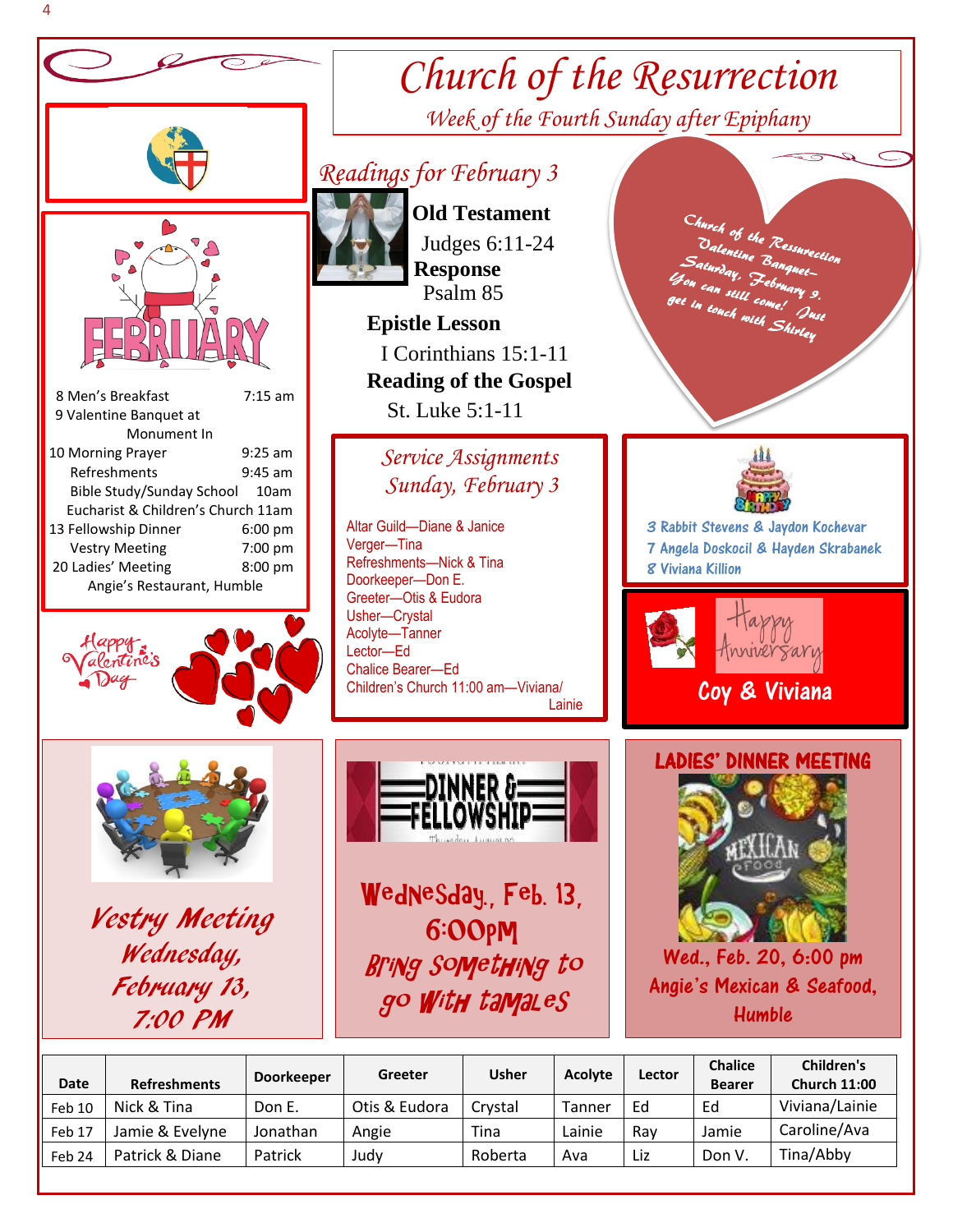| $\cup$<br>$\bullet$                                                                                                                                                                                                                                           | $\bullet$     | UP<br>$\mathbf \Theta$                                                | e.                                                                                                                                             | (م ا<br>$\bullet$                                                                       | ( ہ<br>$\bullet$<br>$\overline{\mathbf{Q}}$                                                                                 | 7<br>7                                                                                |
|---------------------------------------------------------------------------------------------------------------------------------------------------------------------------------------------------------------------------------------------------------------|---------------|-----------------------------------------------------------------------|------------------------------------------------------------------------------------------------------------------------------------------------|-----------------------------------------------------------------------------------------|-----------------------------------------------------------------------------------------------------------------------------|---------------------------------------------------------------------------------------|
| <b>SUNDAY</b>                                                                                                                                                                                                                                                 | <b>MONDAY</b> | <b>TUESDAY</b>                                                        | <b>WEDNESDAY</b>                                                                                                                               | <b>THURSDAY</b>                                                                         | <b>FRIDAY</b>                                                                                                               | <b>SATURDAY</b>                                                                       |
| ٩<br><b>Rabbit Stevens &amp;</b><br>Jaydon Kochevar<br>The Fourth Sunday<br>after Epiphany<br>Morning Prayer 9:25<br>Refreshments 9:45<br><b>Bible Study/Sunday</b><br>School                                                                                 | 4             | 5<br>HnniverSary<br>Coy & Viviana<br><b>Morning Prayer</b><br>8:15 am | 6<br><b>Morning Prayer</b><br>$8:15$ am                                                                                                        | 7<br>Angela Doskocil &<br><b>Hayden Skrabanek</b><br><b>Morning Prayer</b><br>$8:15$ am | 8<br><b>Viviana Killion</b><br><b>Men's Breakfast &amp;</b><br><b>Morning Prayer</b><br>$7:15$ am<br><b>Fellowship Hall</b> | 9<br><b>Valentine's Banquet</b><br><b>Monument Inn</b><br>5:30 seating<br>6:00 dinner |
| 10<br>The Fifth Sunday<br>after Epiphany<br>Morning Prayer 9:25<br>Refreshments 9:45<br><b>Bible Study/Sunday</b><br>School<br>Eucharist & Children's<br>Church<br>11:00<br>Youth Bible Study &<br>Fellowship<br>6:30                                         | 11            | 12<br><b>Chad Boykin</b><br><b>Morning Prayer</b><br>8:15 am          | 13<br><b>Patrick Bearb</b><br><b>Morning Prayer</b><br>8:15 am<br><b>Fellowship Dinner</b><br>$6:00$ pm<br><b>Vestry Meeting</b><br>7:00 pm    | 14<br><b>Morning Prayer</b><br>$8:15$ am<br><b>Happy</b><br><b>Valentine's Day</b>      | 15<br>Jon Kochevar<br><b>Men's Breakfast &amp;</b><br><b>Morning Prayer</b><br>$7:15$ am<br><b>Fellowship Hall</b>          | 16                                                                                    |
| 17<br>The Sixth Sunday<br>after Epiphany<br>Morning Prayer 9:25<br>Refreshments 9:45<br><b>Bible Study/Sunday</b><br>School<br>Eucharist & Children's<br>Church<br>11:00<br><b>College Counseling</b><br>5:30 pm<br>Youth Bible Study &<br>Fellowship<br>6:30 | 18            | 19<br><b>Morning Prayer</b><br>8:15 am                                | 20<br>Jennifer Roach<br><b>Morning Prayer</b><br>$8:15$ am<br><b>Ladies' Meeting</b><br>6:00 pm<br><b>Angie's Restaurant,</b><br><b>Humble</b> | 21<br><b>Morning Prayer</b><br>$8:15$ am                                                | 22<br><b>Men's Breakfast &amp;</b><br><b>Morning Prayer</b><br>$7:15$ am<br><b>Fellowship Hall</b>                          | 23<br><b>Weston Roach</b>                                                             |
| 24<br>The Seventh Sunday<br>after Epiphany<br>Morning Prayer 9:25<br>Refreshments 9:45<br><b>Bible Study/Sunday</b><br>School<br>Eucharist & Children's<br>Church<br>11:00<br>Youth Bible Study &<br>Fellowship 6:30                                          | 25            | 26<br><b>Morning Prayer</b><br>8:15 am                                | 27<br><b>Morning Prayer</b><br>$8:15$ am                                                                                                       | 28<br><b>Morning Prayer</b><br>8:15 am                                                  |                                                                                                                             |                                                                                       |



Join us for Bible Study/ Sunday School 10 am



 Save the Date! Shrove Tuesday Pancake Supper 6:00 pm March 5



Ash Wednesday, March 6 Evening service